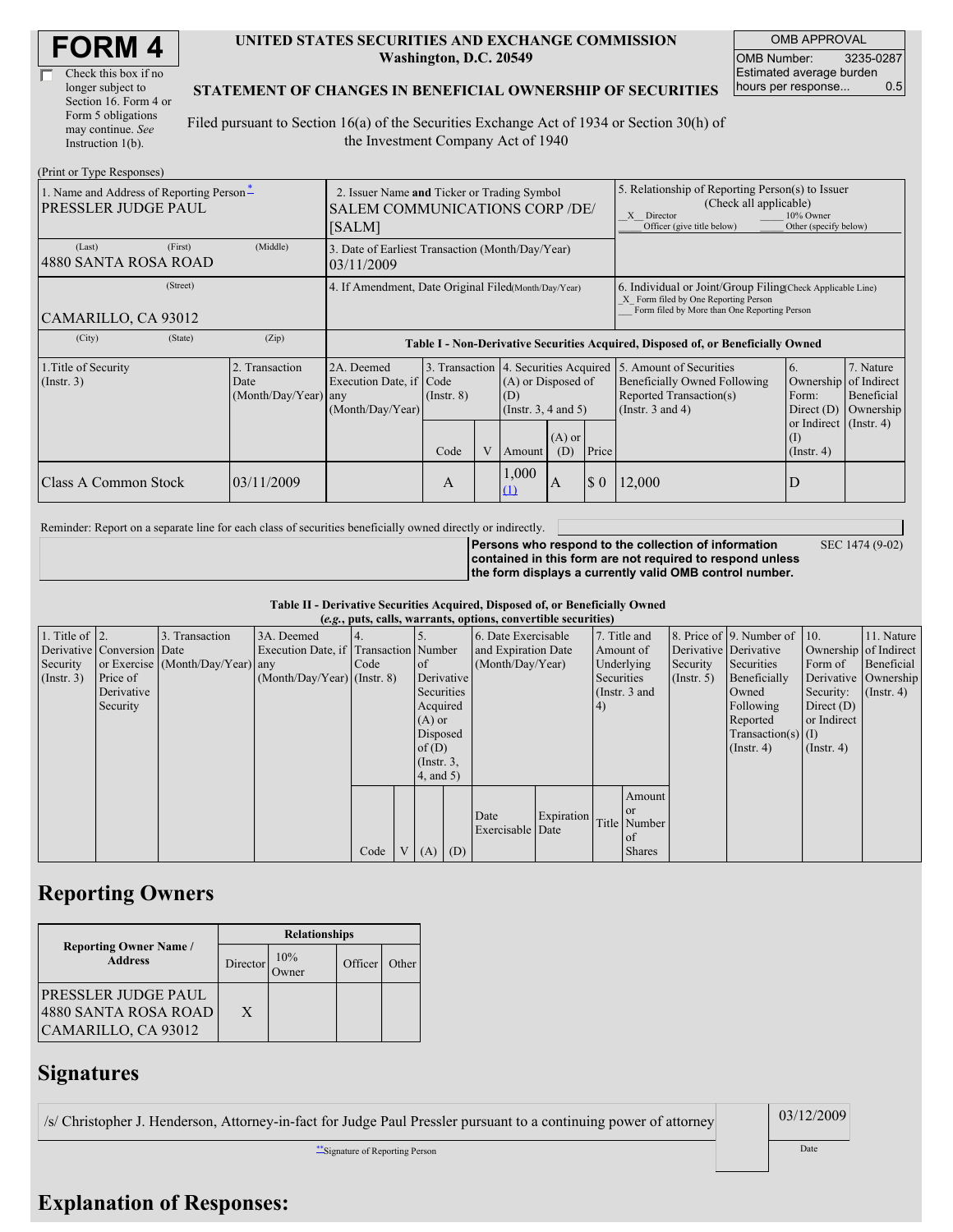- **\*** If the form is filed by more than one reporting person,*see* Instruction 4(b)(v).
- **\*\*** Intentional misstatements or omissions of facts constitute Federal Criminal Violations. *See* 18 U.S.C. 1001 and 15 U.S.C. 78ff(a).

Note: File three copies of this Form, one of which must be manually signed. If space is insufficient, *see* Instruction 6 for procedure.

Potential persons who are to respond to the collection of information contained in this form are not required to respond unless the form displays a currently valid OMB number.

**<sup>(</sup> 1)** Restricted stock grant.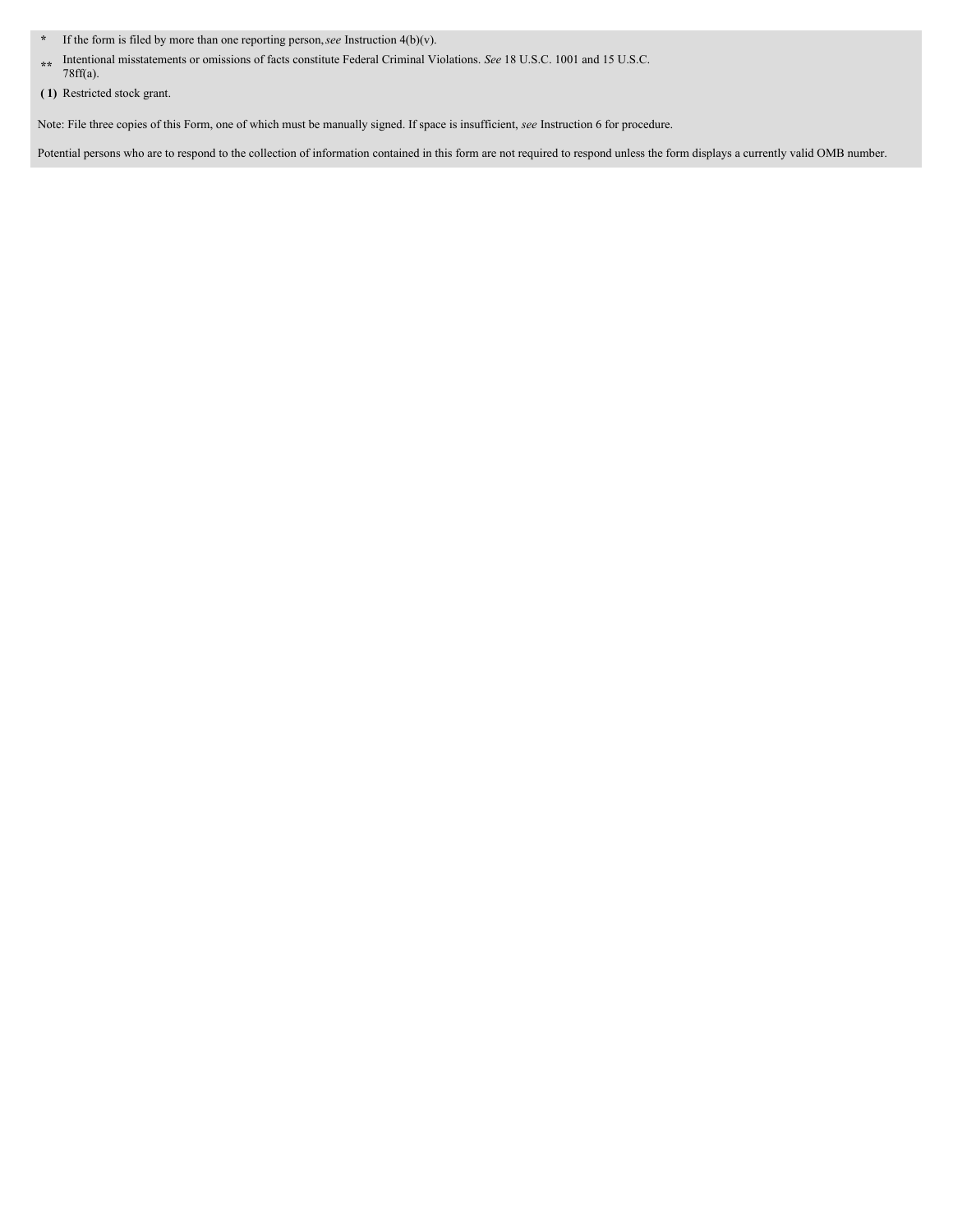### **PAUL PRESSLER LIMITED POWER OF ATTORNEY FOR SECTION 16 REPORTING OBLIGATIONS**

Know all by these presents, that the undersigned hereby makes, constitutes and appoints each of Christopher J. Henderson and Evan D. Masyr, each acting individually, as the undersigned's true and lawful attorney-in-fact, with full power and authority as hereinafter described on behalf of and in the name, place and stead of the undersigned to:

(1) prepare, execute, acknowledge, deliver and file Forms 3, 4, and 5 (including any amendments thereto) with respect to the securities of Salem Communications Corporation, a Delaware corporation (the "Company"), with the United States Securities and Exchange Commission, any national securities exchanges and the Company, as considered necessary or advisable under Section 16(a) of the Securities Exchange Act of 1934 and the rules and regulations promulgated thereunder, as amended from time to time (the "Exchange Act");

(2) seek or obtain, directly or through a designated person(s) as the undersigned's representative and on the undersigned's behalf, information on transactions in the Company's securities from any third party, including brokers, employee benefit plan administrators and trustees, and the undersigned hereby authorizes any such person to release any such information to the undersigned and approves and ratifies any such release of information; and

(3) perform any and all other acts which in the discretion of such attorney-in-fact are necessary or desirable for and on behalf of the undersigned in connection with the foregoing.

The undersigned acknowledges that:

(1) this Power of Attorney authorizes, but does not require, each such attorney-infact to act in their discretion on information provided to such attorney-in-fact without independent verification of such information;

(2) any documents prepared and/or executed by either such attorney-in-fact on behalf of the undersigned pursuant to this Power of Attorney will be in such form and will contain such information and disclosure as such attorney-in-fact, in his or her discretion, deems necessary or desirable;

(3) neither the Company nor either of such attorneys-in-fact or representative assumes (i) any liability for the undersigned's responsibility to comply with the requirement of the Exchange Act, (ii) any liability of the undersigned for any failure to comply with such requirements, or (iii) any obligation or liability of the undersigned for profit disgorgement under Section 16(b) of the Exchange Act; and

(4) this Power of Attorney does not relieve the undersigned from responsibility for compliance with the undersigned's obligations under the Exchange Act, including without limitation the reporting requirements under Section 16 of the Exchange Act.